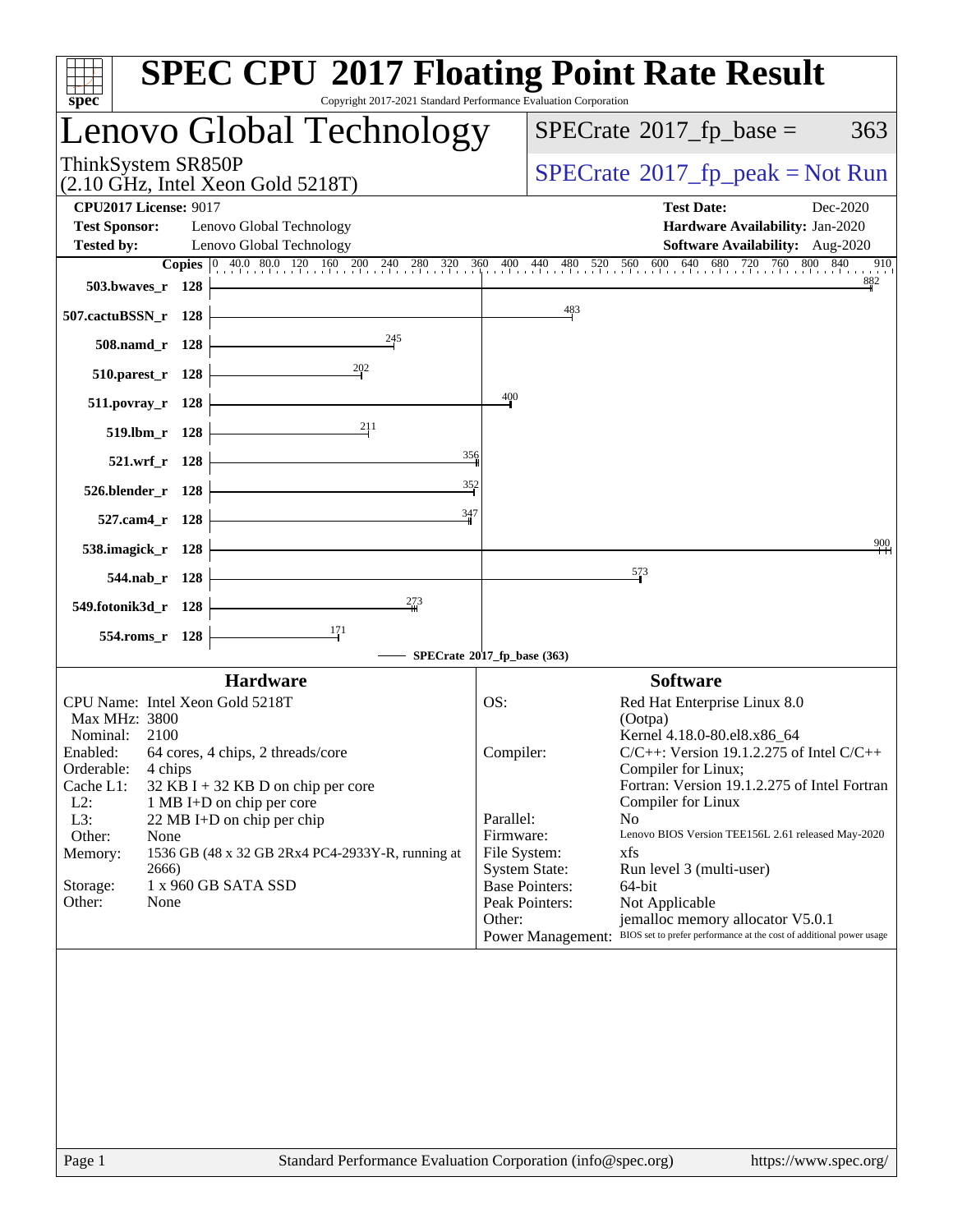

## Lenovo Global Technology

(2.10 GHz, Intel Xeon Gold 5218T)

 $SPECTate$ <sup>®</sup>[2017\\_fp\\_base =](http://www.spec.org/auto/cpu2017/Docs/result-fields.html#SPECrate2017fpbase) 363

### ThinkSystem SR850P<br>  $\begin{array}{c}\n\text{7.10 GHz} \quad \text{Total Year} \quad \text{Cold} \quad \text{5218} \\
\text{SPECTate} \quad \text{2017\_fp\_peak} = \text{Not Run}\n\end{array}$

**[CPU2017 License:](http://www.spec.org/auto/cpu2017/Docs/result-fields.html#CPU2017License)** 9017 **[Test Date:](http://www.spec.org/auto/cpu2017/Docs/result-fields.html#TestDate)** Dec-2020

**[Test Sponsor:](http://www.spec.org/auto/cpu2017/Docs/result-fields.html#TestSponsor)** Lenovo Global Technology **[Hardware Availability:](http://www.spec.org/auto/cpu2017/Docs/result-fields.html#HardwareAvailability)** Jan-2020 **[Tested by:](http://www.spec.org/auto/cpu2017/Docs/result-fields.html#Testedby)** Lenovo Global Technology **[Software Availability:](http://www.spec.org/auto/cpu2017/Docs/result-fields.html#SoftwareAvailability)** Aug-2020

#### **[Results Table](http://www.spec.org/auto/cpu2017/Docs/result-fields.html#ResultsTable)**

|                                   |                                                    |                |       | <b>Base</b>    |            |                |       |               |                |              | <b>Peak</b>    |              |                |              |
|-----------------------------------|----------------------------------------------------|----------------|-------|----------------|------------|----------------|-------|---------------|----------------|--------------|----------------|--------------|----------------|--------------|
| <b>Benchmark</b>                  | <b>Copies</b>                                      | <b>Seconds</b> | Ratio | <b>Seconds</b> | Ratio      | <b>Seconds</b> | Ratio | <b>Copies</b> | <b>Seconds</b> | <b>Ratio</b> | <b>Seconds</b> | <b>Ratio</b> | <b>Seconds</b> | <b>Ratio</b> |
| 503.bwayes_r                      | 128                                                | 1455           | 882   | 1456           | 882        | 1458           | 880   |               |                |              |                |              |                |              |
| 507.cactuBSSN r                   | 128                                                | 336            | 483   | 336            | 483        | 335            | 483   |               |                |              |                |              |                |              |
| $508$ .namd $r$                   | 128                                                | 495            | 246   | 496            | 245        | 496            | 245   |               |                |              |                |              |                |              |
| $510$ .parest_r                   | 128                                                | 1657           | 202   | 1661           | 202        | 1659           | 202   |               |                |              |                |              |                |              |
| 511.povray_r                      | 128                                                | 747            | 400   | 745            | 401        | 747            | 400   |               |                |              |                |              |                |              |
| 519.1bm r                         | 128                                                | 638            | 211   | 639            | 211        | 638            | 211   |               |                |              |                |              |                |              |
| $521$ .wrf r                      | 128                                                | 805            | 356   | 802            | 357        | 807            | 355   |               |                |              |                |              |                |              |
| 526.blender r                     | 128                                                | 554            | 352   | 554            | 352        | 554            | 352   |               |                |              |                |              |                |              |
| $527$ .cam $4r$                   | 128                                                | 644            | 348   | 649            | 345        | 645            | 347   |               |                |              |                |              |                |              |
| 538.imagick_r                     | 128                                                | 351            | 907   | 357            | 892        | 354            | 900   |               |                |              |                |              |                |              |
| 544.nab_r                         | 128                                                | 376            | 573   | 376            | 573        | 375            | 574   |               |                |              |                |              |                |              |
| 549.fotonik3d r                   | 128                                                | 1828           | 273   | 1809           | 276        | 1851           | 270   |               |                |              |                |              |                |              |
| $554$ .roms_r                     | 128                                                | 1189           | 171   | 1188           | <u>171</u> | 1185           | 172   |               |                |              |                |              |                |              |
| $SPECrate^{\circ}2017$ _fp_base = |                                                    |                |       |                |            |                |       |               |                |              |                |              |                |              |
|                                   | $SPECrate^{\circ}2017$ fp peak =<br><b>Not Run</b> |                |       |                |            |                |       |               |                |              |                |              |                |              |

Results appear in the [order in which they were run](http://www.spec.org/auto/cpu2017/Docs/result-fields.html#RunOrder). Bold underlined text [indicates a median measurement](http://www.spec.org/auto/cpu2017/Docs/result-fields.html#Median).

### **[Submit Notes](http://www.spec.org/auto/cpu2017/Docs/result-fields.html#SubmitNotes)**

 The numactl mechanism was used to bind copies to processors. The config file option 'submit' was used to generate numactl commands to bind each copy to a specific processor. For details, please see the config file.

### **[Operating System Notes](http://www.spec.org/auto/cpu2017/Docs/result-fields.html#OperatingSystemNotes)**

Stack size set to unlimited using "ulimit -s unlimited"

### **[Environment Variables Notes](http://www.spec.org/auto/cpu2017/Docs/result-fields.html#EnvironmentVariablesNotes)**

Environment variables set by runcpu before the start of the run: LD\_LIBRARY\_PATH = "/home/cpu2017-1.1.0-ic19.1u2/lib/intel64:/home/cpu2017-1.1.0-ic19.1u2/j e5.0.1-64" MALLOC\_CONF = "retain:true"

### **[General Notes](http://www.spec.org/auto/cpu2017/Docs/result-fields.html#GeneralNotes)**

 Binaries compiled on a system with 1x Intel Core i9-7980XE CPU + 64GB RAM memory using Redhat Enterprise Linux 8.0 Transparent Huge Pages enabled by default

#### **(Continued on next page)**

Page 2 Standard Performance Evaluation Corporation [\(info@spec.org\)](mailto:info@spec.org) <https://www.spec.org/>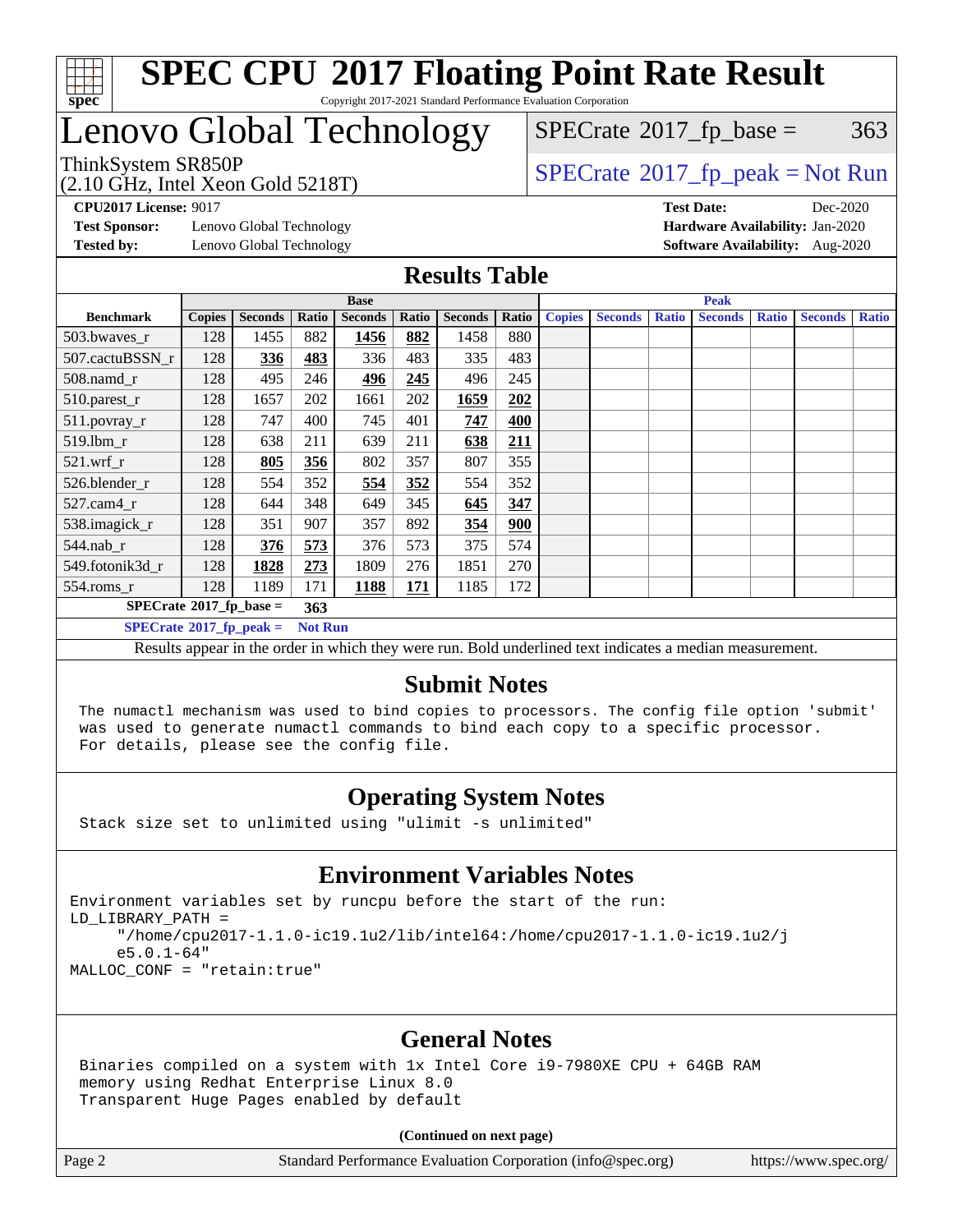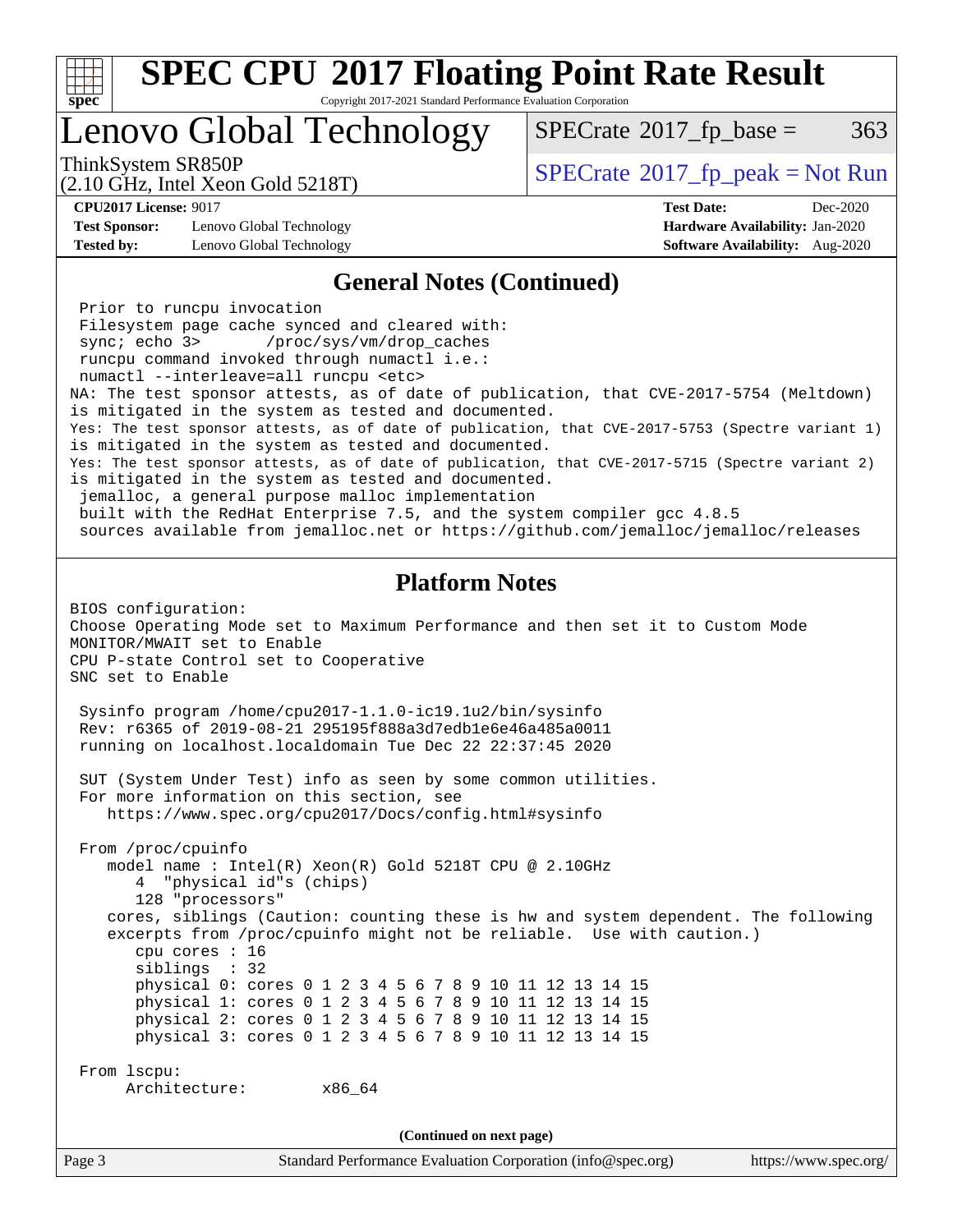

# **[SPEC CPU](http://www.spec.org/auto/cpu2017/Docs/result-fields.html#SPECCPU2017FloatingPointRateResult)[2017 Floating Point Rate Result](http://www.spec.org/auto/cpu2017/Docs/result-fields.html#SPECCPU2017FloatingPointRateResult)**

Copyright 2017-2021 Standard Performance Evaluation Corporation

Lenovo Global Technology

 $SPECTate@2017_fp\_base = 363$ 

(2.10 GHz, Intel Xeon Gold 5218T)

ThinkSystem SR850P<br>  $(2.10 \text{ GHz})$  Intel Xeon Gold 5218T)

**[Test Sponsor:](http://www.spec.org/auto/cpu2017/Docs/result-fields.html#TestSponsor)** Lenovo Global Technology **[Hardware Availability:](http://www.spec.org/auto/cpu2017/Docs/result-fields.html#HardwareAvailability)** Jan-2020 **[Tested by:](http://www.spec.org/auto/cpu2017/Docs/result-fields.html#Testedby)** Lenovo Global Technology **[Software Availability:](http://www.spec.org/auto/cpu2017/Docs/result-fields.html#SoftwareAvailability)** Aug-2020

**[CPU2017 License:](http://www.spec.org/auto/cpu2017/Docs/result-fields.html#CPU2017License)** 9017 **[Test Date:](http://www.spec.org/auto/cpu2017/Docs/result-fields.html#TestDate)** Dec-2020

#### **[Platform Notes \(Continued\)](http://www.spec.org/auto/cpu2017/Docs/result-fields.html#PlatformNotes)**

| $CPU$ op-mode(s):            | $32$ -bit, $64$ -bit                                                                 |
|------------------------------|--------------------------------------------------------------------------------------|
| Byte Order:                  | Little Endian                                                                        |
| CPU(s):                      | 128                                                                                  |
| On-line CPU(s) list: $0-127$ |                                                                                      |
| Thread( $s$ ) per core:      | 2                                                                                    |
| $Core(s)$ per socket:        | 16                                                                                   |
| Socket(s):                   | 4                                                                                    |
| NUMA $node(s):$              | 8                                                                                    |
| Vendor ID:                   | GenuineIntel                                                                         |
| CPU family:                  | 6                                                                                    |
| Model:                       | 85                                                                                   |
| Model name:                  | $Intel(R) Xeon(R) Gold 5218T CPU @ 2.10GHz$                                          |
| Stepping:                    | 7                                                                                    |
| CPU MHz:                     | 1000.018                                                                             |
| CPU max MHz:                 | 3800.0000                                                                            |
| CPU min MHz:                 | 1000.0000                                                                            |
| BogoMIPS:                    | 4200.00                                                                              |
| Virtualization:              | VT-x                                                                                 |
| L1d cache:                   | 32K                                                                                  |
| Lli cache:                   | 32K                                                                                  |
| L2 cache:                    | 1024K                                                                                |
| L3 cache:                    | 22528K                                                                               |
| NUMA node0 CPU(s):           | $0-3, 8-11, 64-67, 72-75$                                                            |
| NUMA nodel CPU(s):           | $4 - 7$ , 12-15, 68-71, 76-79                                                        |
| NUMA node2 CPU(s):           | $16 - 19, 24 - 27, 80 - 83, 88 - 91$                                                 |
| NUMA $node3$ $CPU(s):$       | $20 - 23, 28 - 31, 84 - 87, 92 - 95$                                                 |
| NUMA $node4$ $CPU(s):$       | $32 - 35, 40 - 43, 96 - 99, 104 - 107$                                               |
| NUMA $node5$ $CPU(s):$       | $36-39, 44-47, 100-103, 108-111$                                                     |
| NUMA node6 $CPU(s):$         | $48 - 51, 56 - 59, 112 - 115, 120 - 123$                                             |
| NUMA node7 CPU(s):           | $52 - 55, 60 - 63, 116 - 119, 124 - 127$                                             |
| Flagg:                       | fpu vme de pse tsc msr pae mce cx8 apic sep mtrr pge mca cmov                        |
|                              | pat pse36 clflush dts acpi mmx fxsr sse sse2 ss ht tm pbe syscall nx pdpelgb rdtscp  |
|                              | lm constant_tsc art arch_perfmon pebs bts rep_good nopl xtopology nonstop_tsc cpuid  |
|                              | aperfmperf pni pclmulqdq dtes64 monitor ds_cpl vmx smx est tm2 ssse3 sdbg fma cx16   |
|                              | xtpr pdcm pcid dca sse4_1 sse4_2 x2apic movbe popcnt tsc_deadline_timer aes xsave    |
|                              | avx f16c rdrand lahf_lm abm 3dnowprefetch cpuid_fault epb cat_13 cdp_13              |
|                              | invpcid_single intel_ppin ssbd mba ibrs ibpb stibp ibrs_enhanced tpr_shadow vnmi     |
|                              | flexpriority ept vpid fsgsbase tsc_adjust bmil hle avx2 smep bmi2 erms invpcid rtm   |
|                              | cqm mpx rdt_a avx512f avx512dq rdseed adx smap clflushopt clwb intel_pt avx512cd     |
|                              | avx512bw avx512vl xsaveopt xsavec xgetbvl xsaves cqm_llc cqm_occup_llc cqm_mbm_total |
|                              |                                                                                      |
|                              | cqm_mbm_local dtherm ida arat pln pts hwp hwp_act_window hwp_epp hwp_pkg_req pku     |
|                              | ospke avx512_vnni flush_l1d arch_capabilities                                        |
| /proc/cpuinfo cache data     |                                                                                      |
| cache size : 22528 KB        |                                                                                      |
|                              |                                                                                      |
| From numactl --hardware      | WARNING: a numactl 'node' might or might not correspond to a                         |
|                              |                                                                                      |

**(Continued on next page)**

Page 4 Standard Performance Evaluation Corporation [\(info@spec.org\)](mailto:info@spec.org) <https://www.spec.org/>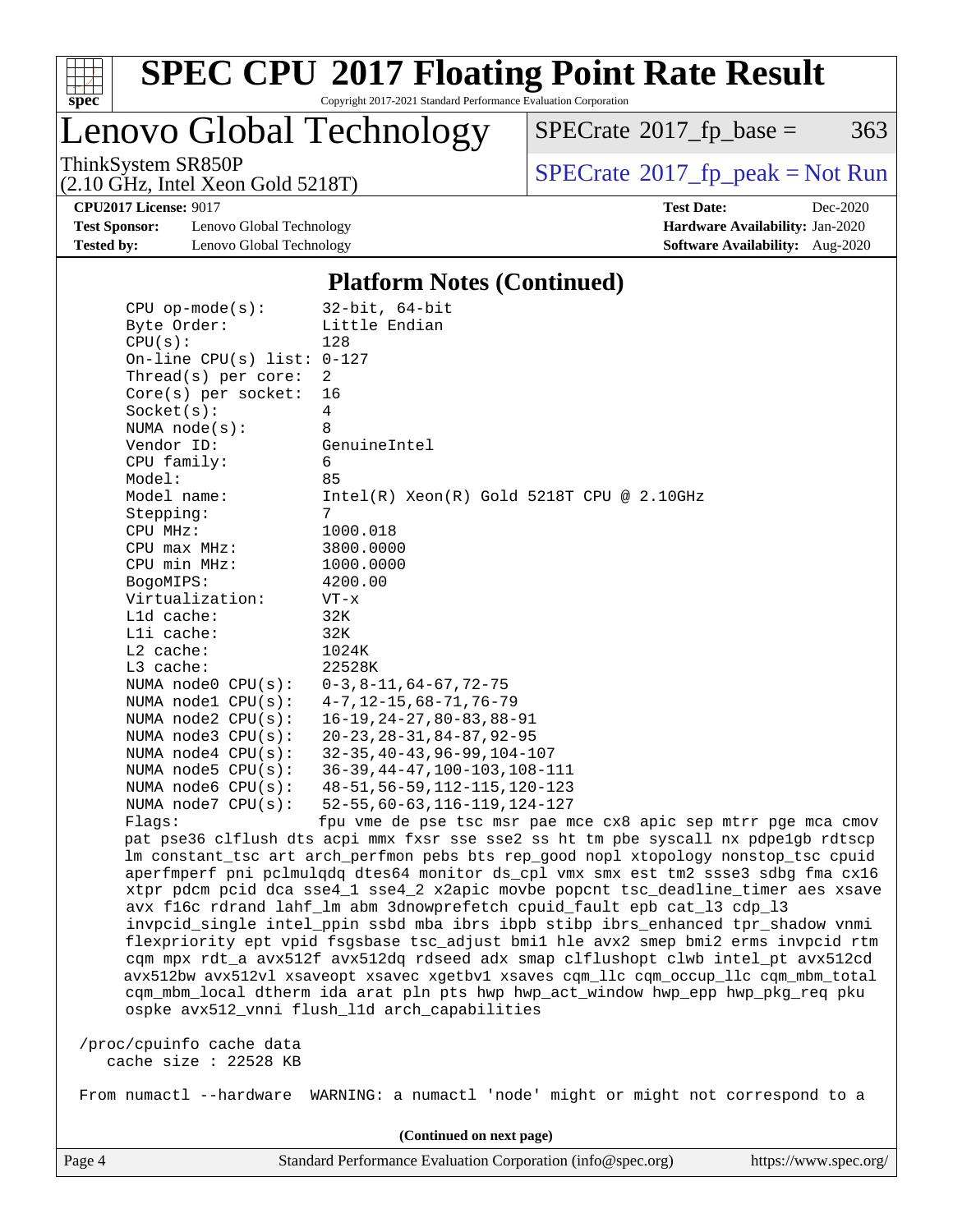

# **[SPEC CPU](http://www.spec.org/auto/cpu2017/Docs/result-fields.html#SPECCPU2017FloatingPointRateResult)[2017 Floating Point Rate Result](http://www.spec.org/auto/cpu2017/Docs/result-fields.html#SPECCPU2017FloatingPointRateResult)**

Copyright 2017-2021 Standard Performance Evaluation Corporation

### Lenovo Global Technology

 $SPECTate@2017_fp\_base = 363$ 

(2.10 GHz, Intel Xeon Gold 5218T)

ThinkSystem SR850P<br>  $(2.10 \text{ GHz})$  Intel Xeon Gold 5218T)

**[Test Sponsor:](http://www.spec.org/auto/cpu2017/Docs/result-fields.html#TestSponsor)** Lenovo Global Technology **[Hardware Availability:](http://www.spec.org/auto/cpu2017/Docs/result-fields.html#HardwareAvailability)** Jan-2020 **[Tested by:](http://www.spec.org/auto/cpu2017/Docs/result-fields.html#Testedby)** Lenovo Global Technology **[Software Availability:](http://www.spec.org/auto/cpu2017/Docs/result-fields.html#SoftwareAvailability)** Aug-2020

**[CPU2017 License:](http://www.spec.org/auto/cpu2017/Docs/result-fields.html#CPU2017License)** 9017 **[Test Date:](http://www.spec.org/auto/cpu2017/Docs/result-fields.html#TestDate)** Dec-2020

### **[Platform Notes \(Continued\)](http://www.spec.org/auto/cpu2017/Docs/result-fields.html#PlatformNotes)**

| physical chip.                                                                                           |                          |                                                                      |
|----------------------------------------------------------------------------------------------------------|--------------------------|----------------------------------------------------------------------|
| available: 8 nodes (0-7)                                                                                 |                          |                                                                      |
|                                                                                                          |                          | node 0 cpus: 0 1 2 3 8 9 10 11 64 65 66 67 72 73 74 75               |
| node 0 size: 193150 MB                                                                                   |                          |                                                                      |
| node 0 free: 192887 MB                                                                                   |                          |                                                                      |
|                                                                                                          |                          | node 1 cpus: 4 5 6 7 12 13 14 15 68 69 70 71 76 77 78 79             |
| node 1 size: 193532 MB                                                                                   |                          |                                                                      |
| node 1 free: 193316 MB                                                                                   |                          |                                                                      |
|                                                                                                          |                          | node 2 cpus: 16 17 18 19 24 25 26 27 80 81 82 83 88 89 90 91         |
| node 2 size: 193532 MB                                                                                   |                          |                                                                      |
| node 2 free: 193343 MB                                                                                   |                          |                                                                      |
|                                                                                                          |                          | node 3 cpus: 20 21 22 23 28 29 30 31 84 85 86 87 92 93 94 95         |
| node 3 size: 193532 MB                                                                                   |                          |                                                                      |
| node 3 free: 192361 MB                                                                                   |                          |                                                                      |
|                                                                                                          |                          | node 4 cpus: 32 33 34 35 40 41 42 43 96 97 98 99 104 105 106 107     |
| node 4 size: 193508 MB                                                                                   |                          |                                                                      |
| node 4 free: 193337 MB                                                                                   |                          |                                                                      |
|                                                                                                          |                          | node 5 cpus: 36 37 38 39 44 45 46 47 100 101 102 103 108 109 110 111 |
| node 5 size: 193532 MB                                                                                   |                          |                                                                      |
| node 5 free: 193329 MB                                                                                   |                          |                                                                      |
|                                                                                                          |                          | node 6 cpus: 48 49 50 51 56 57 58 59 112 113 114 115 120 121 122 123 |
| node 6 size: 193532 MB                                                                                   |                          |                                                                      |
| node 6 free: 193298 MB                                                                                   |                          |                                                                      |
|                                                                                                          |                          | node 7 cpus: 52 53 54 55 60 61 62 63 116 117 118 119 124 125 126 127 |
| node 7 size: 193532 MB                                                                                   |                          |                                                                      |
| node 7 free: 193350 MB                                                                                   |                          |                                                                      |
| node distances:                                                                                          |                          |                                                                      |
| node<br>$\overline{\mathbf{0}}$<br>$\mathbf{1}$<br>$\overline{\phantom{a}}^2$<br>$\overline{\mathbf{3}}$ | 5 6 7<br>$4\overline{4}$ |                                                                      |
| 0:<br>10<br>11<br>21<br>21                                                                               | 21<br>31<br>21           | 31                                                                   |
| 21<br>21<br>1:<br>11<br>10                                                                               | 31<br>21<br>21           | 31                                                                   |
| 2:<br>21<br>21<br>10<br>11                                                                               | 31<br>31<br>21           | 21                                                                   |
| 3:<br>21<br>21<br>11<br>10                                                                               | 31<br>21<br>31           | 21                                                                   |
| 21<br>31<br>31<br>4:<br>21                                                                               | 21<br>10<br>11           | 21                                                                   |
| 5:<br>21<br>21<br>31<br>31                                                                               | 11<br>10<br>21           | 21                                                                   |
| 31<br>6 :<br>31<br>21<br>21                                                                              | 21<br>10<br>21           | 11                                                                   |
| 31<br>31<br>21<br>21<br>7:                                                                               | 21<br>21<br>11           | 10                                                                   |
|                                                                                                          |                          |                                                                      |
| From /proc/meminfo                                                                                       |                          |                                                                      |
| MemTotal:                                                                                                | 1585001804 kB            |                                                                      |
| HugePages_Total:                                                                                         |                          |                                                                      |
|                                                                                                          | 0                        |                                                                      |
| Hugepagesize:                                                                                            | 2048 kB                  |                                                                      |
|                                                                                                          |                          |                                                                      |
| From /etc/*release* /etc/*version*                                                                       |                          |                                                                      |
| os-release:                                                                                              |                          |                                                                      |
| NAME="Red Hat Enterprise Linux"                                                                          |                          |                                                                      |
| VERSION="8.0 (Ootpa)"<br>$ID="rhe1"$                                                                     |                          |                                                                      |
|                                                                                                          |                          |                                                                      |
|                                                                                                          |                          |                                                                      |
|                                                                                                          |                          | (Continued on next page)                                             |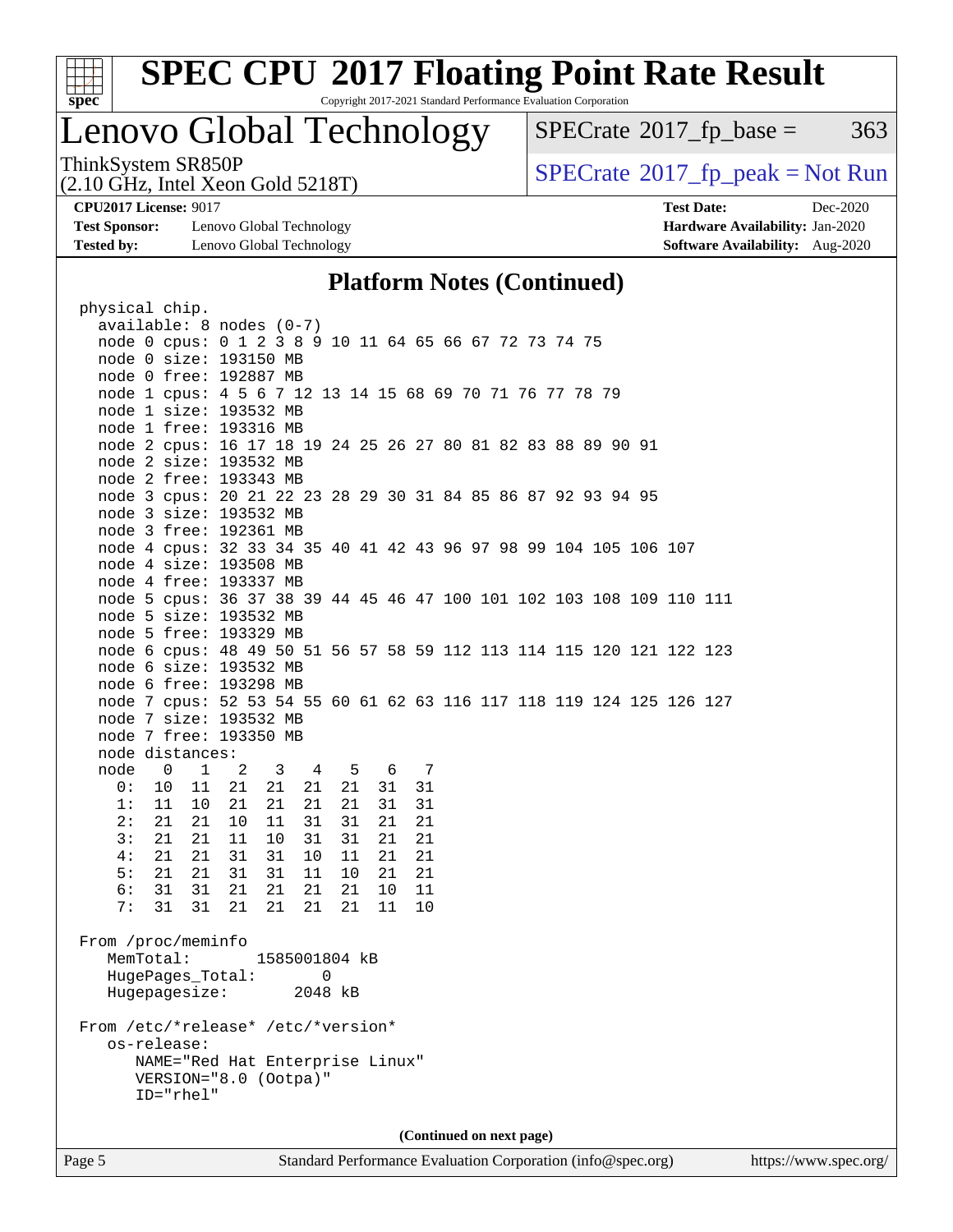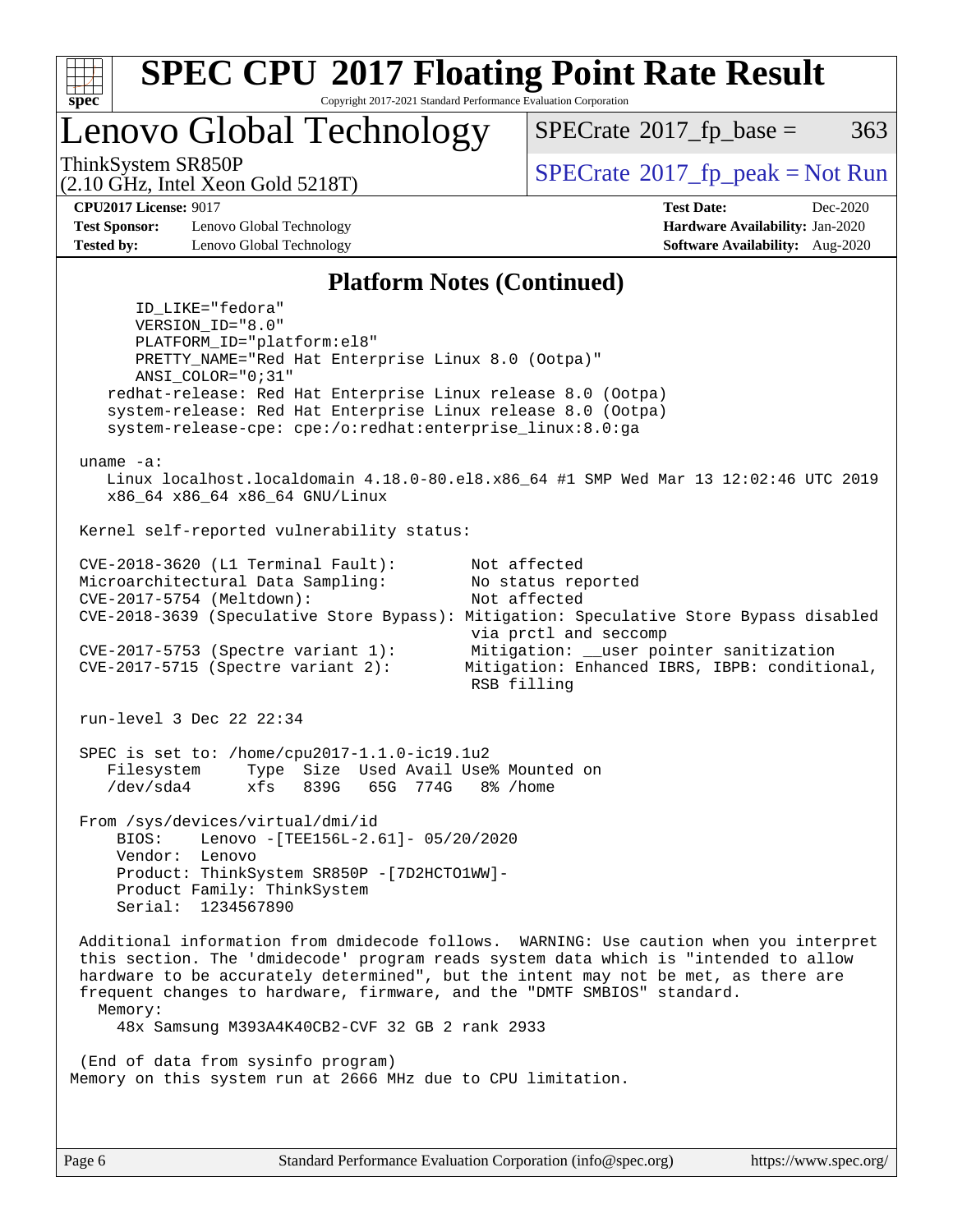

# **[SPEC CPU](http://www.spec.org/auto/cpu2017/Docs/result-fields.html#SPECCPU2017FloatingPointRateResult)[2017 Floating Point Rate Result](http://www.spec.org/auto/cpu2017/Docs/result-fields.html#SPECCPU2017FloatingPointRateResult)**

Copyright 2017-2021 Standard Performance Evaluation Corporation

Lenovo Global Technology

 $SPECrate@2017_fp\_base = 363$  $SPECrate@2017_fp\_base = 363$ 

(2.10 GHz, Intel Xeon Gold 5218T)

ThinkSystem SR850P<br>  $(2.10 \text{ GHz})$  Intel Xeon Gold 5218T)

**[Test Sponsor:](http://www.spec.org/auto/cpu2017/Docs/result-fields.html#TestSponsor)** Lenovo Global Technology **[Hardware Availability:](http://www.spec.org/auto/cpu2017/Docs/result-fields.html#HardwareAvailability)** Jan-2020 **[Tested by:](http://www.spec.org/auto/cpu2017/Docs/result-fields.html#Testedby)** Lenovo Global Technology **[Software Availability:](http://www.spec.org/auto/cpu2017/Docs/result-fields.html#SoftwareAvailability)** Aug-2020

**[CPU2017 License:](http://www.spec.org/auto/cpu2017/Docs/result-fields.html#CPU2017License)** 9017 **[Test Date:](http://www.spec.org/auto/cpu2017/Docs/result-fields.html#TestDate)** Dec-2020

### **[Compiler Version Notes](http://www.spec.org/auto/cpu2017/Docs/result-fields.html#CompilerVersionNotes)**

| C                                             | 519.1bm_r(base) 538.imagick_r(base) 544.nab_r(base)                                                                                                                                                                     |
|-----------------------------------------------|-------------------------------------------------------------------------------------------------------------------------------------------------------------------------------------------------------------------------|
| 19.1.2.275 Build 20200604                     | $Intel(R)$ C Compiler for applications running on $Intel(R)$ 64, Version                                                                                                                                                |
|                                               | Copyright (C) 1985-2020 Intel Corporation. All rights reserved.                                                                                                                                                         |
| $C++$                                         | $508.n$ amd_r(base) $510.parest_r(base)$                                                                                                                                                                                |
|                                               |                                                                                                                                                                                                                         |
| 19.1.2.275 Build 20200604                     | Intel(R) C++ Compiler for applications running on Intel(R) 64, Version<br>Copyright (C) 1985-2020 Intel Corporation. All rights reserved.                                                                               |
|                                               |                                                                                                                                                                                                                         |
| $C++$ , $C$                                   | $\vert$ 511.povray_r(base) 526.blender_r(base)                                                                                                                                                                          |
| 19.1.2.275 Build 20200604                     | Intel(R) $C++$ Compiler for applications running on Intel(R) 64, Version<br>Copyright (C) 1985-2020 Intel Corporation. All rights reserved.<br>$Intel(R)$ C Compiler for applications running on $Intel(R)$ 64, Version |
| 19.1.2.275 Build 20200604                     | Copyright (C) 1985-2020 Intel Corporation. All rights reserved.                                                                                                                                                         |
|                                               |                                                                                                                                                                                                                         |
| $C_{++}$ , C, Fortran   507.cactuBSSN_r(base) |                                                                                                                                                                                                                         |
| 19.1.2.275 Build 20200604                     | Intel(R) $C++$ Compiler for applications running on Intel(R) 64, Version<br>Copyright (C) 1985-2020 Intel Corporation. All rights reserved.<br>Intel(R) C Compiler for applications running on $Intel(R) 64$ , Version  |
| 19.1.2.275 Build 20200604                     | Copyright (C) 1985-2020 Intel Corporation. All rights reserved.<br>$Intel(R)$ Fortran Intel(R) 64 Compiler for applications running on Intel(R)                                                                         |
|                                               | 64, Version 19.1.2.275 Build 20200623<br>Copyright (C) 1985-2020 Intel Corporation. All rights reserved.                                                                                                                |
|                                               |                                                                                                                                                                                                                         |
| Fortran                                       | 503.bwaves_r(base) 549.fotonik3d_r(base) 554.roms_r(base)                                                                                                                                                               |
|                                               | $Intel(R)$ Fortran Intel(R) 64 Compiler for applications running on Intel(R)<br>64, Version 19.1.2.275 Build 20200623<br>Copyright (C) 1985-2020 Intel Corporation. All rights reserved.                                |
|                                               |                                                                                                                                                                                                                         |
| Page 7                                        | (Continued on next page)<br>Standard Performance Evaluation Corporation (info@spec.org)<br>https://www.spec.org/                                                                                                        |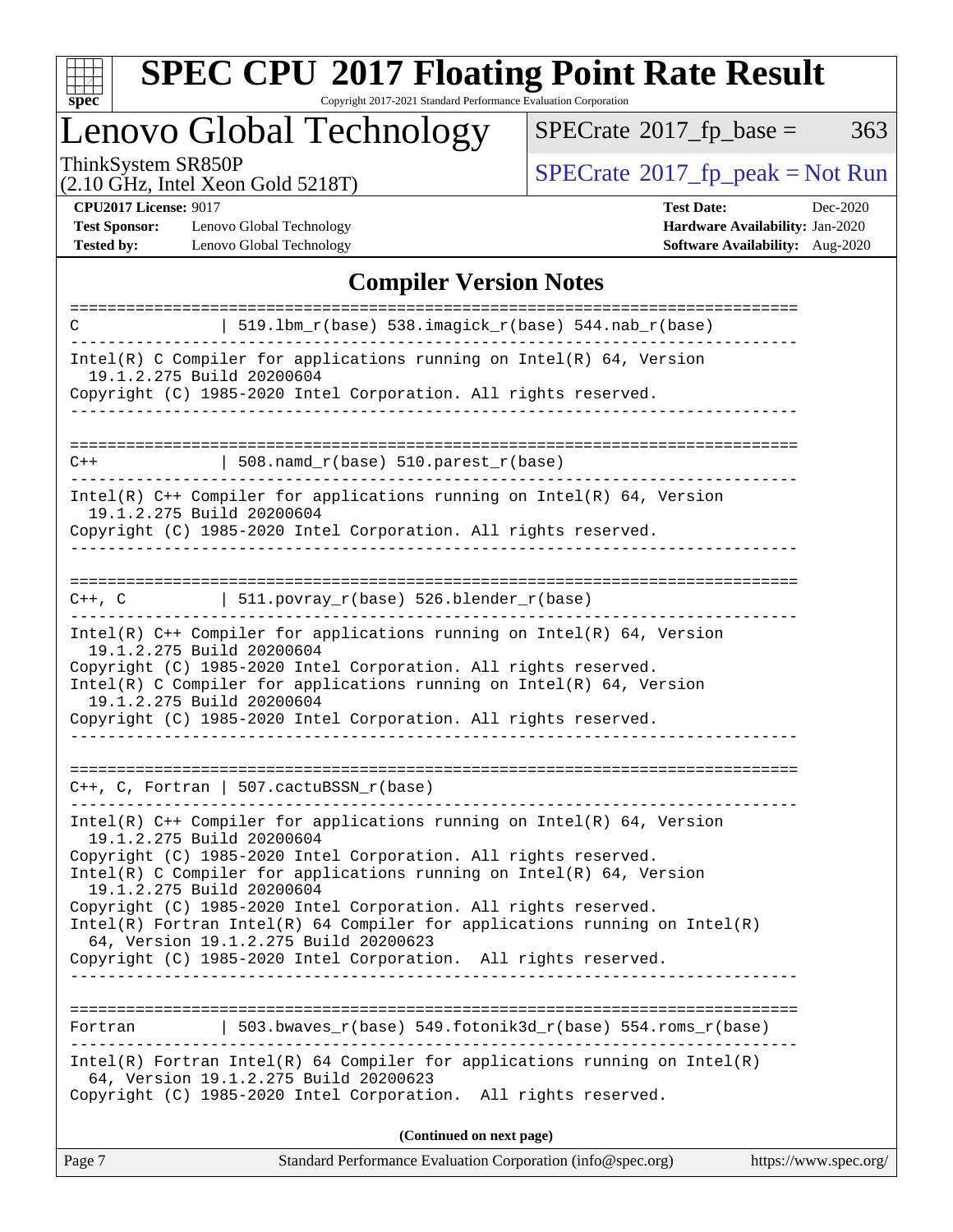| s<br>ne<br>I<br>Ľ |  |  |  |  |
|-------------------|--|--|--|--|

### Lenovo Global Technology

 $SPECTate$ <sup>®</sup>[2017\\_fp\\_base =](http://www.spec.org/auto/cpu2017/Docs/result-fields.html#SPECrate2017fpbase) 363

(2.10 GHz, Intel Xeon Gold 5218T)

 $SPECTate$ <sup>®</sup>[2017\\_fp\\_peak = N](http://www.spec.org/auto/cpu2017/Docs/result-fields.html#SPECrate2017fppeak)ot Run

**[Test Sponsor:](http://www.spec.org/auto/cpu2017/Docs/result-fields.html#TestSponsor)** Lenovo Global Technology **[Hardware Availability:](http://www.spec.org/auto/cpu2017/Docs/result-fields.html#HardwareAvailability)** Jan-2020 **[Tested by:](http://www.spec.org/auto/cpu2017/Docs/result-fields.html#Testedby)** Lenovo Global Technology **[Software Availability:](http://www.spec.org/auto/cpu2017/Docs/result-fields.html#SoftwareAvailability)** Aug-2020

**[CPU2017 License:](http://www.spec.org/auto/cpu2017/Docs/result-fields.html#CPU2017License)** 9017 **[Test Date:](http://www.spec.org/auto/cpu2017/Docs/result-fields.html#TestDate)** Dec-2020

### **[Compiler Version Notes \(Continued\)](http://www.spec.org/auto/cpu2017/Docs/result-fields.html#CompilerVersionNotes)**

============================================================================== Fortran, C | 521.wrf\_r(base) 527.cam4\_r(base)

------------------------------------------------------------------------------ Intel(R) Fortran Intel(R) 64 Compiler for applications running on Intel(R) 64, Version 19.1.2.275 Build 20200623 Copyright (C) 1985-2020 Intel Corporation. All rights reserved. Intel(R) C Compiler for applications running on Intel(R) 64, Version 19.1.2.275 Build 20200604

------------------------------------------------------------------------------

Copyright (C) 1985-2020 Intel Corporation. All rights reserved.

------------------------------------------------------------------------------

### **[Base Compiler Invocation](http://www.spec.org/auto/cpu2017/Docs/result-fields.html#BaseCompilerInvocation)**

[C benchmarks](http://www.spec.org/auto/cpu2017/Docs/result-fields.html#Cbenchmarks): [icc](http://www.spec.org/cpu2017/results/res2021q1/cpu2017-20210104-24670.flags.html#user_CCbase_intel_icc_66fc1ee009f7361af1fbd72ca7dcefbb700085f36577c54f309893dd4ec40d12360134090235512931783d35fd58c0460139e722d5067c5574d8eaf2b3e37e92)

[C++ benchmarks:](http://www.spec.org/auto/cpu2017/Docs/result-fields.html#CXXbenchmarks) [icpc](http://www.spec.org/cpu2017/results/res2021q1/cpu2017-20210104-24670.flags.html#user_CXXbase_intel_icpc_c510b6838c7f56d33e37e94d029a35b4a7bccf4766a728ee175e80a419847e808290a9b78be685c44ab727ea267ec2f070ec5dc83b407c0218cded6866a35d07)

[Fortran benchmarks](http://www.spec.org/auto/cpu2017/Docs/result-fields.html#Fortranbenchmarks): [ifort](http://www.spec.org/cpu2017/results/res2021q1/cpu2017-20210104-24670.flags.html#user_FCbase_intel_ifort_8111460550e3ca792625aed983ce982f94888b8b503583aa7ba2b8303487b4d8a21a13e7191a45c5fd58ff318f48f9492884d4413fa793fd88dd292cad7027ca)

[Benchmarks using both Fortran and C](http://www.spec.org/auto/cpu2017/Docs/result-fields.html#BenchmarksusingbothFortranandC): [ifort](http://www.spec.org/cpu2017/results/res2021q1/cpu2017-20210104-24670.flags.html#user_CC_FCbase_intel_ifort_8111460550e3ca792625aed983ce982f94888b8b503583aa7ba2b8303487b4d8a21a13e7191a45c5fd58ff318f48f9492884d4413fa793fd88dd292cad7027ca) [icc](http://www.spec.org/cpu2017/results/res2021q1/cpu2017-20210104-24670.flags.html#user_CC_FCbase_intel_icc_66fc1ee009f7361af1fbd72ca7dcefbb700085f36577c54f309893dd4ec40d12360134090235512931783d35fd58c0460139e722d5067c5574d8eaf2b3e37e92)

[Benchmarks using both C and C++](http://www.spec.org/auto/cpu2017/Docs/result-fields.html#BenchmarksusingbothCandCXX): [icpc](http://www.spec.org/cpu2017/results/res2021q1/cpu2017-20210104-24670.flags.html#user_CC_CXXbase_intel_icpc_c510b6838c7f56d33e37e94d029a35b4a7bccf4766a728ee175e80a419847e808290a9b78be685c44ab727ea267ec2f070ec5dc83b407c0218cded6866a35d07) [icc](http://www.spec.org/cpu2017/results/res2021q1/cpu2017-20210104-24670.flags.html#user_CC_CXXbase_intel_icc_66fc1ee009f7361af1fbd72ca7dcefbb700085f36577c54f309893dd4ec40d12360134090235512931783d35fd58c0460139e722d5067c5574d8eaf2b3e37e92)

[Benchmarks using Fortran, C, and C++:](http://www.spec.org/auto/cpu2017/Docs/result-fields.html#BenchmarksusingFortranCandCXX) [icpc](http://www.spec.org/cpu2017/results/res2021q1/cpu2017-20210104-24670.flags.html#user_CC_CXX_FCbase_intel_icpc_c510b6838c7f56d33e37e94d029a35b4a7bccf4766a728ee175e80a419847e808290a9b78be685c44ab727ea267ec2f070ec5dc83b407c0218cded6866a35d07) [icc](http://www.spec.org/cpu2017/results/res2021q1/cpu2017-20210104-24670.flags.html#user_CC_CXX_FCbase_intel_icc_66fc1ee009f7361af1fbd72ca7dcefbb700085f36577c54f309893dd4ec40d12360134090235512931783d35fd58c0460139e722d5067c5574d8eaf2b3e37e92) [ifort](http://www.spec.org/cpu2017/results/res2021q1/cpu2017-20210104-24670.flags.html#user_CC_CXX_FCbase_intel_ifort_8111460550e3ca792625aed983ce982f94888b8b503583aa7ba2b8303487b4d8a21a13e7191a45c5fd58ff318f48f9492884d4413fa793fd88dd292cad7027ca)

### **[Base Portability Flags](http://www.spec.org/auto/cpu2017/Docs/result-fields.html#BasePortabilityFlags)**

 503.bwaves\_r: [-DSPEC\\_LP64](http://www.spec.org/cpu2017/results/res2021q1/cpu2017-20210104-24670.flags.html#suite_basePORTABILITY503_bwaves_r_DSPEC_LP64) 507.cactuBSSN\_r: [-DSPEC\\_LP64](http://www.spec.org/cpu2017/results/res2021q1/cpu2017-20210104-24670.flags.html#suite_basePORTABILITY507_cactuBSSN_r_DSPEC_LP64) 508.namd\_r: [-DSPEC\\_LP64](http://www.spec.org/cpu2017/results/res2021q1/cpu2017-20210104-24670.flags.html#suite_basePORTABILITY508_namd_r_DSPEC_LP64) 510.parest\_r: [-DSPEC\\_LP64](http://www.spec.org/cpu2017/results/res2021q1/cpu2017-20210104-24670.flags.html#suite_basePORTABILITY510_parest_r_DSPEC_LP64) 511.povray\_r: [-DSPEC\\_LP64](http://www.spec.org/cpu2017/results/res2021q1/cpu2017-20210104-24670.flags.html#suite_basePORTABILITY511_povray_r_DSPEC_LP64) 519.lbm\_r: [-DSPEC\\_LP64](http://www.spec.org/cpu2017/results/res2021q1/cpu2017-20210104-24670.flags.html#suite_basePORTABILITY519_lbm_r_DSPEC_LP64) 521.wrf\_r: [-DSPEC\\_LP64](http://www.spec.org/cpu2017/results/res2021q1/cpu2017-20210104-24670.flags.html#suite_basePORTABILITY521_wrf_r_DSPEC_LP64) [-DSPEC\\_CASE\\_FLAG](http://www.spec.org/cpu2017/results/res2021q1/cpu2017-20210104-24670.flags.html#b521.wrf_r_baseCPORTABILITY_DSPEC_CASE_FLAG) [-convert big\\_endian](http://www.spec.org/cpu2017/results/res2021q1/cpu2017-20210104-24670.flags.html#user_baseFPORTABILITY521_wrf_r_convert_big_endian_c3194028bc08c63ac5d04de18c48ce6d347e4e562e8892b8bdbdc0214820426deb8554edfa529a3fb25a586e65a3d812c835984020483e7e73212c4d31a38223) 526.blender\_r: [-DSPEC\\_LP64](http://www.spec.org/cpu2017/results/res2021q1/cpu2017-20210104-24670.flags.html#suite_basePORTABILITY526_blender_r_DSPEC_LP64) [-DSPEC\\_LINUX](http://www.spec.org/cpu2017/results/res2021q1/cpu2017-20210104-24670.flags.html#b526.blender_r_baseCPORTABILITY_DSPEC_LINUX) [-funsigned-char](http://www.spec.org/cpu2017/results/res2021q1/cpu2017-20210104-24670.flags.html#user_baseCPORTABILITY526_blender_r_force_uchar_40c60f00ab013830e2dd6774aeded3ff59883ba5a1fc5fc14077f794d777847726e2a5858cbc7672e36e1b067e7e5c1d9a74f7176df07886a243d7cc18edfe67)

**(Continued on next page)**

Page 8 Standard Performance Evaluation Corporation [\(info@spec.org\)](mailto:info@spec.org) <https://www.spec.org/>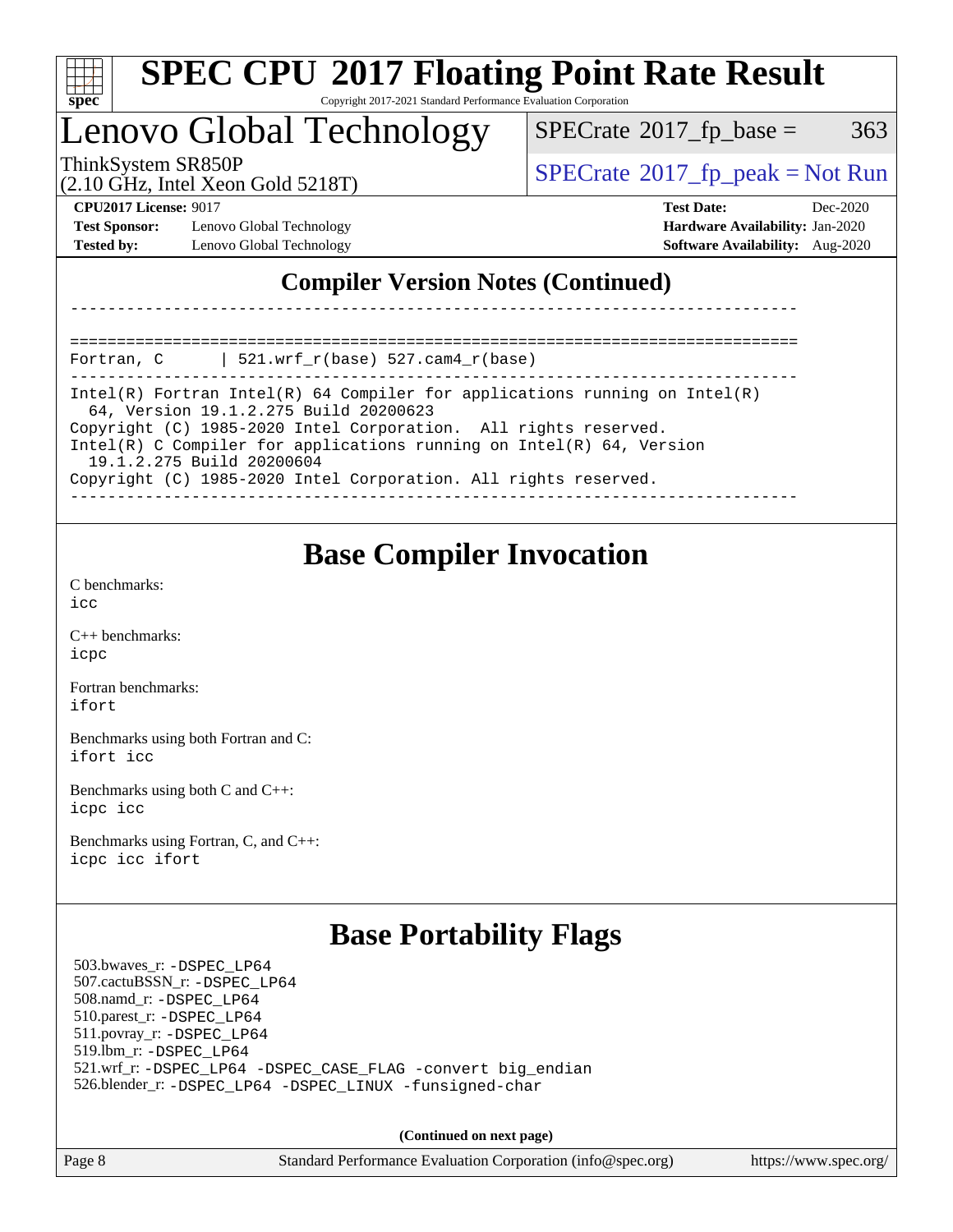

### Lenovo Global Technology

(2.10 GHz, Intel Xeon Gold 5218T)

 $SPECTate$ <sup>®</sup>[2017\\_fp\\_base =](http://www.spec.org/auto/cpu2017/Docs/result-fields.html#SPECrate2017fpbase) 363

ThinkSystem SR850P<br>  $\begin{array}{c}\n\text{SPECrate} \textcirc 2017 \text{ fp } peak = Not Run\n\end{array}$  $\begin{array}{c}\n\text{SPECrate} \textcirc 2017 \text{ fp } peak = Not Run\n\end{array}$  $\begin{array}{c}\n\text{SPECrate} \textcirc 2017 \text{ fp } peak = Not Run\n\end{array}$ 

**[Test Sponsor:](http://www.spec.org/auto/cpu2017/Docs/result-fields.html#TestSponsor)** Lenovo Global Technology **[Hardware Availability:](http://www.spec.org/auto/cpu2017/Docs/result-fields.html#HardwareAvailability)** Jan-2020 **[Tested by:](http://www.spec.org/auto/cpu2017/Docs/result-fields.html#Testedby)** Lenovo Global Technology **[Software Availability:](http://www.spec.org/auto/cpu2017/Docs/result-fields.html#SoftwareAvailability)** Aug-2020

**[CPU2017 License:](http://www.spec.org/auto/cpu2017/Docs/result-fields.html#CPU2017License)** 9017 **[Test Date:](http://www.spec.org/auto/cpu2017/Docs/result-fields.html#TestDate)** Dec-2020

### **[Base Portability Flags \(Continued\)](http://www.spec.org/auto/cpu2017/Docs/result-fields.html#BasePortabilityFlags)**

 527.cam4\_r: [-DSPEC\\_LP64](http://www.spec.org/cpu2017/results/res2021q1/cpu2017-20210104-24670.flags.html#suite_basePORTABILITY527_cam4_r_DSPEC_LP64) [-DSPEC\\_CASE\\_FLAG](http://www.spec.org/cpu2017/results/res2021q1/cpu2017-20210104-24670.flags.html#b527.cam4_r_baseCPORTABILITY_DSPEC_CASE_FLAG) 538.imagick\_r: [-DSPEC\\_LP64](http://www.spec.org/cpu2017/results/res2021q1/cpu2017-20210104-24670.flags.html#suite_basePORTABILITY538_imagick_r_DSPEC_LP64) 544.nab\_r: [-DSPEC\\_LP64](http://www.spec.org/cpu2017/results/res2021q1/cpu2017-20210104-24670.flags.html#suite_basePORTABILITY544_nab_r_DSPEC_LP64) 549.fotonik3d\_r: [-DSPEC\\_LP64](http://www.spec.org/cpu2017/results/res2021q1/cpu2017-20210104-24670.flags.html#suite_basePORTABILITY549_fotonik3d_r_DSPEC_LP64) 554.roms\_r: [-DSPEC\\_LP64](http://www.spec.org/cpu2017/results/res2021q1/cpu2017-20210104-24670.flags.html#suite_basePORTABILITY554_roms_r_DSPEC_LP64)

### **[Base Optimization Flags](http://www.spec.org/auto/cpu2017/Docs/result-fields.html#BaseOptimizationFlags)**

#### [C benchmarks](http://www.spec.org/auto/cpu2017/Docs/result-fields.html#Cbenchmarks):

[-m64](http://www.spec.org/cpu2017/results/res2021q1/cpu2017-20210104-24670.flags.html#user_CCbase_m64-icc) [-qnextgen](http://www.spec.org/cpu2017/results/res2021q1/cpu2017-20210104-24670.flags.html#user_CCbase_f-qnextgen) [-std=c11](http://www.spec.org/cpu2017/results/res2021q1/cpu2017-20210104-24670.flags.html#user_CCbase_std-icc-std_0e1c27790398a4642dfca32ffe6c27b5796f9c2d2676156f2e42c9c44eaad0c049b1cdb667a270c34d979996257aeb8fc440bfb01818dbc9357bd9d174cb8524) [-Wl,-plugin-opt=-x86-branches-within-32B-boundaries](http://www.spec.org/cpu2017/results/res2021q1/cpu2017-20210104-24670.flags.html#user_CCbase_f-x86-branches-within-32B-boundaries_0098b4e4317ae60947b7b728078a624952a08ac37a3c797dfb4ffeb399e0c61a9dd0f2f44ce917e9361fb9076ccb15e7824594512dd315205382d84209e912f3) [-Wl,-z,muldefs](http://www.spec.org/cpu2017/results/res2021q1/cpu2017-20210104-24670.flags.html#user_CCbase_link_force_multiple1_b4cbdb97b34bdee9ceefcfe54f4c8ea74255f0b02a4b23e853cdb0e18eb4525ac79b5a88067c842dd0ee6996c24547a27a4b99331201badda8798ef8a743f577) [-xCORE-AVX512](http://www.spec.org/cpu2017/results/res2021q1/cpu2017-20210104-24670.flags.html#user_CCbase_f-xCORE-AVX512) [-Ofast](http://www.spec.org/cpu2017/results/res2021q1/cpu2017-20210104-24670.flags.html#user_CCbase_f-Ofast) [-ffast-math](http://www.spec.org/cpu2017/results/res2021q1/cpu2017-20210104-24670.flags.html#user_CCbase_f-ffast-math) [-flto](http://www.spec.org/cpu2017/results/res2021q1/cpu2017-20210104-24670.flags.html#user_CCbase_f-flto) [-mfpmath=sse](http://www.spec.org/cpu2017/results/res2021q1/cpu2017-20210104-24670.flags.html#user_CCbase_f-mfpmath_70eb8fac26bde974f8ab713bc9086c5621c0b8d2f6c86f38af0bd7062540daf19db5f3a066d8c6684be05d84c9b6322eb3b5be6619d967835195b93d6c02afa1) [-funroll-loops](http://www.spec.org/cpu2017/results/res2021q1/cpu2017-20210104-24670.flags.html#user_CCbase_f-funroll-loops) [-qopt-mem-layout-trans=4](http://www.spec.org/cpu2017/results/res2021q1/cpu2017-20210104-24670.flags.html#user_CCbase_f-qopt-mem-layout-trans_fa39e755916c150a61361b7846f310bcdf6f04e385ef281cadf3647acec3f0ae266d1a1d22d972a7087a248fd4e6ca390a3634700869573d231a252c784941a8) [-L/usr/local/jemalloc64-5.0.1/lib](http://www.spec.org/cpu2017/results/res2021q1/cpu2017-20210104-24670.flags.html#user_CCbase_jemalloc_link_path64_1_cc289568b1a6c0fd3b62c91b824c27fcb5af5e8098e6ad028160d21144ef1b8aef3170d2acf0bee98a8da324cfe4f67d0a3d0c4cc4673d993d694dc2a0df248b) [-ljemalloc](http://www.spec.org/cpu2017/results/res2021q1/cpu2017-20210104-24670.flags.html#user_CCbase_jemalloc_link_lib_d1249b907c500fa1c0672f44f562e3d0f79738ae9e3c4a9c376d49f265a04b9c99b167ecedbf6711b3085be911c67ff61f150a17b3472be731631ba4d0471706) [C++ benchmarks:](http://www.spec.org/auto/cpu2017/Docs/result-fields.html#CXXbenchmarks) [-m64](http://www.spec.org/cpu2017/results/res2021q1/cpu2017-20210104-24670.flags.html#user_CXXbase_m64-icc) [-qnextgen](http://www.spec.org/cpu2017/results/res2021q1/cpu2017-20210104-24670.flags.html#user_CXXbase_f-qnextgen) [-Wl,-plugin-opt=-x86-branches-within-32B-boundaries](http://www.spec.org/cpu2017/results/res2021q1/cpu2017-20210104-24670.flags.html#user_CXXbase_f-x86-branches-within-32B-boundaries_0098b4e4317ae60947b7b728078a624952a08ac37a3c797dfb4ffeb399e0c61a9dd0f2f44ce917e9361fb9076ccb15e7824594512dd315205382d84209e912f3) [-Wl,-z,muldefs](http://www.spec.org/cpu2017/results/res2021q1/cpu2017-20210104-24670.flags.html#user_CXXbase_link_force_multiple1_b4cbdb97b34bdee9ceefcfe54f4c8ea74255f0b02a4b23e853cdb0e18eb4525ac79b5a88067c842dd0ee6996c24547a27a4b99331201badda8798ef8a743f577) [-xCORE-AVX512](http://www.spec.org/cpu2017/results/res2021q1/cpu2017-20210104-24670.flags.html#user_CXXbase_f-xCORE-AVX512) [-Ofast](http://www.spec.org/cpu2017/results/res2021q1/cpu2017-20210104-24670.flags.html#user_CXXbase_f-Ofast) [-ffast-math](http://www.spec.org/cpu2017/results/res2021q1/cpu2017-20210104-24670.flags.html#user_CXXbase_f-ffast-math) [-flto](http://www.spec.org/cpu2017/results/res2021q1/cpu2017-20210104-24670.flags.html#user_CXXbase_f-flto) [-mfpmath=sse](http://www.spec.org/cpu2017/results/res2021q1/cpu2017-20210104-24670.flags.html#user_CXXbase_f-mfpmath_70eb8fac26bde974f8ab713bc9086c5621c0b8d2f6c86f38af0bd7062540daf19db5f3a066d8c6684be05d84c9b6322eb3b5be6619d967835195b93d6c02afa1) [-funroll-loops](http://www.spec.org/cpu2017/results/res2021q1/cpu2017-20210104-24670.flags.html#user_CXXbase_f-funroll-loops) [-qopt-mem-layout-trans=4](http://www.spec.org/cpu2017/results/res2021q1/cpu2017-20210104-24670.flags.html#user_CXXbase_f-qopt-mem-layout-trans_fa39e755916c150a61361b7846f310bcdf6f04e385ef281cadf3647acec3f0ae266d1a1d22d972a7087a248fd4e6ca390a3634700869573d231a252c784941a8) [-L/usr/local/jemalloc64-5.0.1/lib](http://www.spec.org/cpu2017/results/res2021q1/cpu2017-20210104-24670.flags.html#user_CXXbase_jemalloc_link_path64_1_cc289568b1a6c0fd3b62c91b824c27fcb5af5e8098e6ad028160d21144ef1b8aef3170d2acf0bee98a8da324cfe4f67d0a3d0c4cc4673d993d694dc2a0df248b) [-ljemalloc](http://www.spec.org/cpu2017/results/res2021q1/cpu2017-20210104-24670.flags.html#user_CXXbase_jemalloc_link_lib_d1249b907c500fa1c0672f44f562e3d0f79738ae9e3c4a9c376d49f265a04b9c99b167ecedbf6711b3085be911c67ff61f150a17b3472be731631ba4d0471706) [Fortran benchmarks](http://www.spec.org/auto/cpu2017/Docs/result-fields.html#Fortranbenchmarks): [-m64](http://www.spec.org/cpu2017/results/res2021q1/cpu2017-20210104-24670.flags.html#user_FCbase_m64-icc) [-Wl,-plugin-opt=-x86-branches-within-32B-boundaries](http://www.spec.org/cpu2017/results/res2021q1/cpu2017-20210104-24670.flags.html#user_FCbase_f-x86-branches-within-32B-boundaries_0098b4e4317ae60947b7b728078a624952a08ac37a3c797dfb4ffeb399e0c61a9dd0f2f44ce917e9361fb9076ccb15e7824594512dd315205382d84209e912f3) [-Wl,-z,muldefs](http://www.spec.org/cpu2017/results/res2021q1/cpu2017-20210104-24670.flags.html#user_FCbase_link_force_multiple1_b4cbdb97b34bdee9ceefcfe54f4c8ea74255f0b02a4b23e853cdb0e18eb4525ac79b5a88067c842dd0ee6996c24547a27a4b99331201badda8798ef8a743f577) [-xCORE-AVX512](http://www.spec.org/cpu2017/results/res2021q1/cpu2017-20210104-24670.flags.html#user_FCbase_f-xCORE-AVX512) [-O3](http://www.spec.org/cpu2017/results/res2021q1/cpu2017-20210104-24670.flags.html#user_FCbase_f-O3) [-ipo](http://www.spec.org/cpu2017/results/res2021q1/cpu2017-20210104-24670.flags.html#user_FCbase_f-ipo) [-no-prec-div](http://www.spec.org/cpu2017/results/res2021q1/cpu2017-20210104-24670.flags.html#user_FCbase_f-no-prec-div) [-qopt-prefetch](http://www.spec.org/cpu2017/results/res2021q1/cpu2017-20210104-24670.flags.html#user_FCbase_f-qopt-prefetch) [-ffinite-math-only](http://www.spec.org/cpu2017/results/res2021q1/cpu2017-20210104-24670.flags.html#user_FCbase_f_finite_math_only_cb91587bd2077682c4b38af759c288ed7c732db004271a9512da14a4f8007909a5f1427ecbf1a0fb78ff2a814402c6114ac565ca162485bbcae155b5e4258871) [-qopt-multiple-gather-scatter-by-shuffles](http://www.spec.org/cpu2017/results/res2021q1/cpu2017-20210104-24670.flags.html#user_FCbase_f-qopt-multiple-gather-scatter-by-shuffles) [-qopt-mem-layout-trans=4](http://www.spec.org/cpu2017/results/res2021q1/cpu2017-20210104-24670.flags.html#user_FCbase_f-qopt-mem-layout-trans_fa39e755916c150a61361b7846f310bcdf6f04e385ef281cadf3647acec3f0ae266d1a1d22d972a7087a248fd4e6ca390a3634700869573d231a252c784941a8) [-nostandard-realloc-lhs](http://www.spec.org/cpu2017/results/res2021q1/cpu2017-20210104-24670.flags.html#user_FCbase_f_2003_std_realloc_82b4557e90729c0f113870c07e44d33d6f5a304b4f63d4c15d2d0f1fab99f5daaed73bdb9275d9ae411527f28b936061aa8b9c8f2d63842963b95c9dd6426b8a) [-align array32byte](http://www.spec.org/cpu2017/results/res2021q1/cpu2017-20210104-24670.flags.html#user_FCbase_align_array32byte_b982fe038af199962ba9a80c053b8342c548c85b40b8e86eb3cc33dee0d7986a4af373ac2d51c3f7cf710a18d62fdce2948f201cd044323541f22fc0fffc51b6) [-auto](http://www.spec.org/cpu2017/results/res2021q1/cpu2017-20210104-24670.flags.html#user_FCbase_f-auto) [-mbranches-within-32B-boundaries](http://www.spec.org/cpu2017/results/res2021q1/cpu2017-20210104-24670.flags.html#user_FCbase_f-mbranches-within-32B-boundaries) [-L/usr/local/jemalloc64-5.0.1/lib](http://www.spec.org/cpu2017/results/res2021q1/cpu2017-20210104-24670.flags.html#user_FCbase_jemalloc_link_path64_1_cc289568b1a6c0fd3b62c91b824c27fcb5af5e8098e6ad028160d21144ef1b8aef3170d2acf0bee98a8da324cfe4f67d0a3d0c4cc4673d993d694dc2a0df248b) [-ljemalloc](http://www.spec.org/cpu2017/results/res2021q1/cpu2017-20210104-24670.flags.html#user_FCbase_jemalloc_link_lib_d1249b907c500fa1c0672f44f562e3d0f79738ae9e3c4a9c376d49f265a04b9c99b167ecedbf6711b3085be911c67ff61f150a17b3472be731631ba4d0471706)

[Benchmarks using both Fortran and C](http://www.spec.org/auto/cpu2017/Docs/result-fields.html#BenchmarksusingbothFortranandC):

[-m64](http://www.spec.org/cpu2017/results/res2021q1/cpu2017-20210104-24670.flags.html#user_CC_FCbase_m64-icc) [-qnextgen](http://www.spec.org/cpu2017/results/res2021q1/cpu2017-20210104-24670.flags.html#user_CC_FCbase_f-qnextgen) [-std=c11](http://www.spec.org/cpu2017/results/res2021q1/cpu2017-20210104-24670.flags.html#user_CC_FCbase_std-icc-std_0e1c27790398a4642dfca32ffe6c27b5796f9c2d2676156f2e42c9c44eaad0c049b1cdb667a270c34d979996257aeb8fc440bfb01818dbc9357bd9d174cb8524) [-Wl,-plugin-opt=-x86-branches-within-32B-boundaries](http://www.spec.org/cpu2017/results/res2021q1/cpu2017-20210104-24670.flags.html#user_CC_FCbase_f-x86-branches-within-32B-boundaries_0098b4e4317ae60947b7b728078a624952a08ac37a3c797dfb4ffeb399e0c61a9dd0f2f44ce917e9361fb9076ccb15e7824594512dd315205382d84209e912f3) [-Wl,-z,muldefs](http://www.spec.org/cpu2017/results/res2021q1/cpu2017-20210104-24670.flags.html#user_CC_FCbase_link_force_multiple1_b4cbdb97b34bdee9ceefcfe54f4c8ea74255f0b02a4b23e853cdb0e18eb4525ac79b5a88067c842dd0ee6996c24547a27a4b99331201badda8798ef8a743f577) [-xCORE-AVX512](http://www.spec.org/cpu2017/results/res2021q1/cpu2017-20210104-24670.flags.html#user_CC_FCbase_f-xCORE-AVX512) [-Ofast](http://www.spec.org/cpu2017/results/res2021q1/cpu2017-20210104-24670.flags.html#user_CC_FCbase_f-Ofast) [-ffast-math](http://www.spec.org/cpu2017/results/res2021q1/cpu2017-20210104-24670.flags.html#user_CC_FCbase_f-ffast-math) [-flto](http://www.spec.org/cpu2017/results/res2021q1/cpu2017-20210104-24670.flags.html#user_CC_FCbase_f-flto) [-mfpmath=sse](http://www.spec.org/cpu2017/results/res2021q1/cpu2017-20210104-24670.flags.html#user_CC_FCbase_f-mfpmath_70eb8fac26bde974f8ab713bc9086c5621c0b8d2f6c86f38af0bd7062540daf19db5f3a066d8c6684be05d84c9b6322eb3b5be6619d967835195b93d6c02afa1) [-funroll-loops](http://www.spec.org/cpu2017/results/res2021q1/cpu2017-20210104-24670.flags.html#user_CC_FCbase_f-funroll-loops) [-qopt-mem-layout-trans=4](http://www.spec.org/cpu2017/results/res2021q1/cpu2017-20210104-24670.flags.html#user_CC_FCbase_f-qopt-mem-layout-trans_fa39e755916c150a61361b7846f310bcdf6f04e385ef281cadf3647acec3f0ae266d1a1d22d972a7087a248fd4e6ca390a3634700869573d231a252c784941a8) [-O3](http://www.spec.org/cpu2017/results/res2021q1/cpu2017-20210104-24670.flags.html#user_CC_FCbase_f-O3) [-ipo](http://www.spec.org/cpu2017/results/res2021q1/cpu2017-20210104-24670.flags.html#user_CC_FCbase_f-ipo) [-no-prec-div](http://www.spec.org/cpu2017/results/res2021q1/cpu2017-20210104-24670.flags.html#user_CC_FCbase_f-no-prec-div) [-qopt-prefetch](http://www.spec.org/cpu2017/results/res2021q1/cpu2017-20210104-24670.flags.html#user_CC_FCbase_f-qopt-prefetch) [-ffinite-math-only](http://www.spec.org/cpu2017/results/res2021q1/cpu2017-20210104-24670.flags.html#user_CC_FCbase_f_finite_math_only_cb91587bd2077682c4b38af759c288ed7c732db004271a9512da14a4f8007909a5f1427ecbf1a0fb78ff2a814402c6114ac565ca162485bbcae155b5e4258871) [-qopt-multiple-gather-scatter-by-shuffles](http://www.spec.org/cpu2017/results/res2021q1/cpu2017-20210104-24670.flags.html#user_CC_FCbase_f-qopt-multiple-gather-scatter-by-shuffles) [-nostandard-realloc-lhs](http://www.spec.org/cpu2017/results/res2021q1/cpu2017-20210104-24670.flags.html#user_CC_FCbase_f_2003_std_realloc_82b4557e90729c0f113870c07e44d33d6f5a304b4f63d4c15d2d0f1fab99f5daaed73bdb9275d9ae411527f28b936061aa8b9c8f2d63842963b95c9dd6426b8a) [-align array32byte](http://www.spec.org/cpu2017/results/res2021q1/cpu2017-20210104-24670.flags.html#user_CC_FCbase_align_array32byte_b982fe038af199962ba9a80c053b8342c548c85b40b8e86eb3cc33dee0d7986a4af373ac2d51c3f7cf710a18d62fdce2948f201cd044323541f22fc0fffc51b6) [-auto](http://www.spec.org/cpu2017/results/res2021q1/cpu2017-20210104-24670.flags.html#user_CC_FCbase_f-auto) [-mbranches-within-32B-boundaries](http://www.spec.org/cpu2017/results/res2021q1/cpu2017-20210104-24670.flags.html#user_CC_FCbase_f-mbranches-within-32B-boundaries) [-L/usr/local/jemalloc64-5.0.1/lib](http://www.spec.org/cpu2017/results/res2021q1/cpu2017-20210104-24670.flags.html#user_CC_FCbase_jemalloc_link_path64_1_cc289568b1a6c0fd3b62c91b824c27fcb5af5e8098e6ad028160d21144ef1b8aef3170d2acf0bee98a8da324cfe4f67d0a3d0c4cc4673d993d694dc2a0df248b) [-ljemalloc](http://www.spec.org/cpu2017/results/res2021q1/cpu2017-20210104-24670.flags.html#user_CC_FCbase_jemalloc_link_lib_d1249b907c500fa1c0672f44f562e3d0f79738ae9e3c4a9c376d49f265a04b9c99b167ecedbf6711b3085be911c67ff61f150a17b3472be731631ba4d0471706)

#### [Benchmarks using both C and C++](http://www.spec.org/auto/cpu2017/Docs/result-fields.html#BenchmarksusingbothCandCXX):

```
-m64 -qnextgen -std=c11
-Wl,-plugin-opt=-x86-branches-within-32B-boundaries -Wl,-z,muldefs
-xCORE-AVX512 -Ofast -ffast-math -flto -mfpmath=sse -funroll-loops
-qopt-mem-layout-trans=4 -L/usr/local/jemalloc64-5.0.1/lib -ljemalloc
```
**(Continued on next page)**